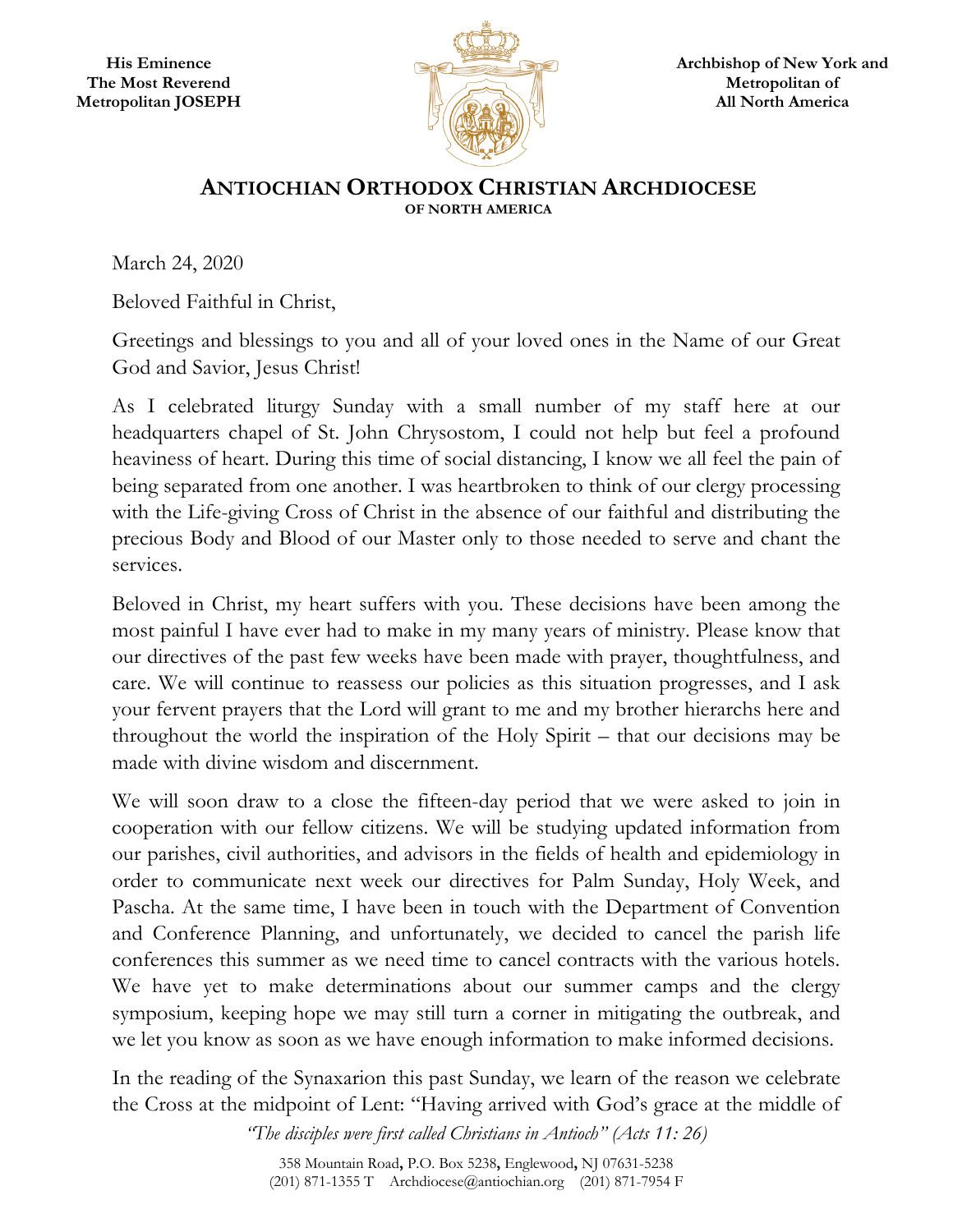the Fast, our compassionate Mother—the Holy Orthodox Church—thought fit to reveal to us the Holy Cross as the joy of the world and power of the faithful to help us carry on the struggles of the divine Fast." Our struggles during this Lent have been so much more than depriving ourselves of certain foods or increasing our attendance at church services. This year, we cannot take for granted that what we need will be at the grocery store, and we must attend the services virtually over the internet. Our Lenten cross feels so much heavier.

Yet, my dear brothers and sisters in Christ, when our earthly crosses seem the heaviest, that is precisely when we must turn to the "joy of the world" – the precious Cross of the Lord. We may be tempted during this time of pandemic to think about our Lenten disciplines as somehow trying to assuage a vengeful god who is pouring his wrath upon us – as the pagans did of old. When we see the Cross, however, we call to mind that our Christ became man, uniting Himself to our suffering even unto death itself. To the extent that what is happening in this world is a call from God to repentance, it is a call from a Loving God to love more, to serve more, and to forgive more. The way of the Cross can seem to be a daunting one – especially in these anxious days – but the Lord promised that taking up our crosses and following Him would grant us not just life, but *abundant life*.

If we use these days of trial to take up the Cross, our weapon of peace and invincible trophy, perhaps we will see the ways in which our lives had an abundance of things but not an abundance of life. Perhaps, we can get to know our families in a deeper way that we now have more time to cultivate. Perhaps, we can develop a deeper relationship with God, the All-Holy Theotokos, and the Saints. Perhaps our homes will become little churches in a way that will continue even after we return to our normal liturgical life. In these ways, perhaps we may find that God has allowed these temporary worldly restrictions to grant us a new spiritual abundance going forward to eternal life.

Amidst the sadness of these days, I have taken heart in the beautiful ways our clergy and laity have begun to use the technology of our time to connect with one another with online liturgical services and educational offerings. I thank from the bottom of my heart all of the clergy and laity who have worked so hard and with such speed to make these things possible. I found refreshment in the mid-point of Lent in not only the power of the Cross but in the power God has shown forth through each and every one of you.

Once again, I call on each one of us to raise our fervent prayers to the Lord for the brave nurses, doctors, and first responders answering the call to serve in these

> *"The disciples were first called Christians in Antioch" (Acts 11: 26)*  358 Mountain Road**,** P.O. Box 5238**,** Englewood**,** NJ 07631-5238 (201) 871-1355 T Archdiocese@antiochian.org (201) 871-7954 F